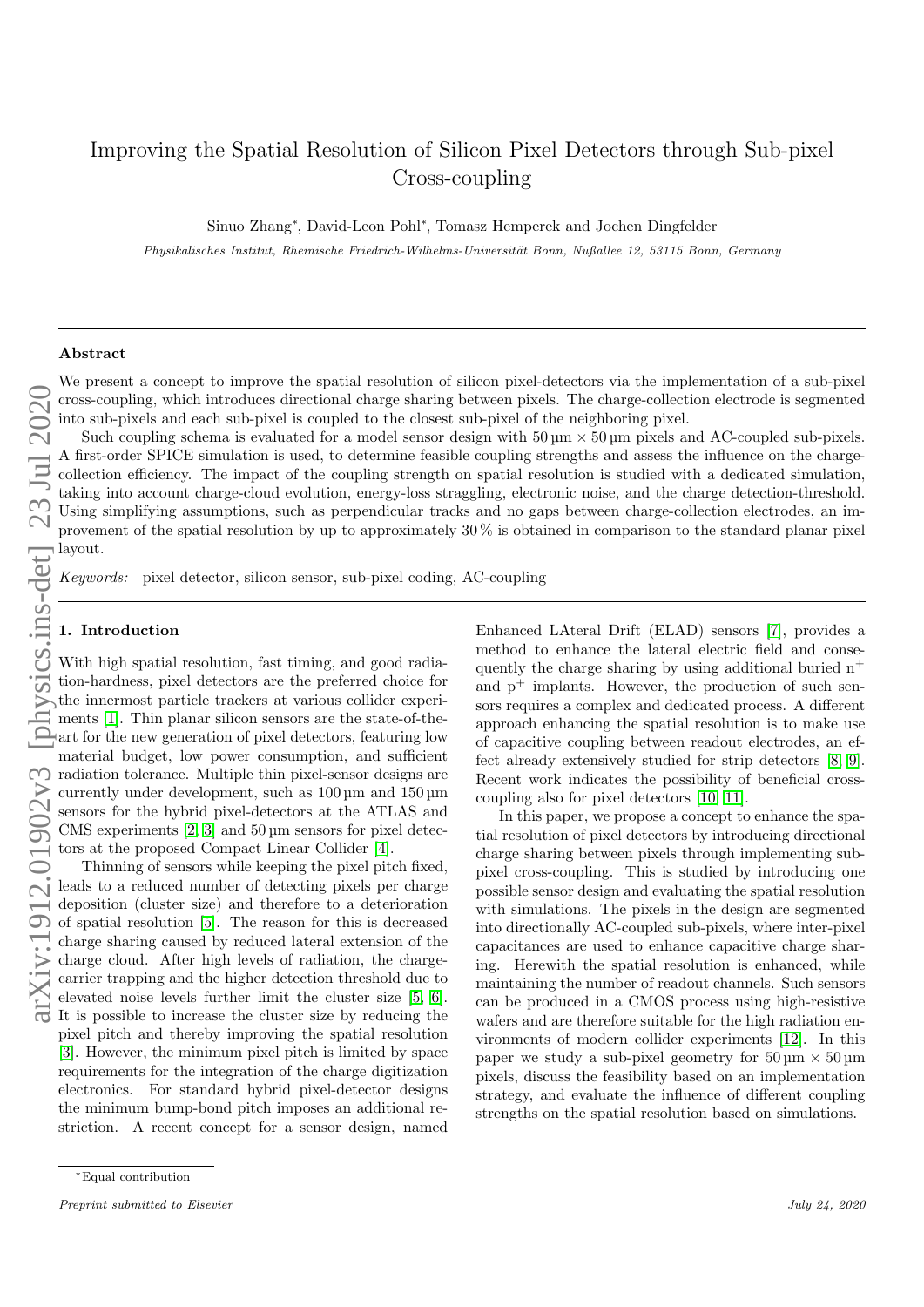## 2. A model pixel-sensor design with sub-pixel crosscoupling

For the following investigations we consider a silicon sensor with square pixels, where the charge-collection electrode in this design is segmented into four sub-pixels in the form of triangles, as depicted in Figure [1.](#page-1-0) To study the influence



<span id="page-1-0"></span>Figure 1: A 3x3 pixel matrix with sub-pixel segments in the form of triangles. Pixels are labelled with letters and the four sub-pixels with numbers. Arrows indicate the charge coupling between sub-pixels for the central pixel.

of directional charge sharing on the spatial resolution, we employ one possible connection scheme, where each subpixel is AC-coupled to the closest sub-pixel of the adjacent pixel and all sub-pixels are AC-coupled to the readout of their corresponding pixel. The equivalent circuit is illustrated in Figure [2,](#page-1-1) together with the readout electronics, for the pixels along the cut line depicted in Figure [1.](#page-1-0) For instance, sub-electrodes 1 and 3 (2 and 4 are not depicted) are AC-coupled to the readout channel via capacitors  $C_{AC}$ , therefore the sum of their signals is received at the input of the readout electronics. The cross-coupling is realized via inter-pixel capacitances  $C_{\text{int}}$ . Capacitive charge sharing also takes place between all sub-pixels via the parasitic capacitance  $C_{\rm p}$  and  $C_{\rm p}'$ . The capacitance to the back plane  $C_d$  and parasitic capacitances can be confined to small values (∼ fF) by controlling the size and depth profile of the electrode implants [\[13\]](#page-5-12). To ensure good charge-collection performances,  $C_{AC}$  is in the order of 100 fF or even a few pF. Therefore, the inter-pixel coupling capacitance must be sufficiently large to induce enough charge on the adjacent readout channel. Since  $C_{\rm int},\,C_{\rm d}$  and other parasitic capacitances are connected in parallel, the total inter-pixel capacitance is dominated by  $C_{\text{int}}$ , which can cause an increase in the input capacitance.

## 3. Simulation

## 3.1. Inter-pixel capacitance and charge sharing

The capacitive charge sharing between coupled electrodes depends on the inter-pixel capacitance and is determined



<span id="page-1-1"></span>Figure 2: Equivalent circuit model for the sensor depicting interpixel and parasitic coupling capacitors in the sensor together with the pixel readout. The design is shown along the cut line given in Figure [1.](#page-1-0)

with transient simulations using SPICE [\[14\]](#page-5-13). As depicted in Figure [3,](#page-1-2) a simplified, first-order model is implemented considering one pair of AC-coupled sub-pixels (e.g. subpixel 3 of pixel D and sub-pixel 1 of pixel E in Figure [2\)](#page-1-1) and no parasitic capacitances. The sensor is represented



<span id="page-1-2"></span>Figure 3: Simulation circuit of two sub-pixels which are coupled with an inter-pixel capacitor  $C_{\text{int}}$ . The current pulse is injected in the sensor and integrated by the readout for a voltage signal.

by a parallel circuit containing the sensor capacitance  $C_d$ at full depletion, a resistor  $R_d$  for the DC-current working point, and a current source  $(I_{s1}, I_{s2})$  that mimics the charge deposition of a particle via a current pulse. It has a rise time of 0.2 ns, peaks at 0.7 µA for 1 ns and has a fall time of 1 ns. The readout consists of a charge-sensitive amplifier (CSA) with a feedback capacitor  $C_f$  and a large bleeder resistor  $R_f$ . The CSAs are modelled using an ideal voltage dependent current source with transconductance  $g<sub>m</sub>$ , a capacitor  $C<sub>o</sub>$  and a parallel resistor  $R<sub>o</sub>$  leading to an open-loop gain of  $a_0 = 500$ , hence an effective capacitance of the CSA as  $C_{\text{CSA}} = C_f(a_0 + 1) \approx 2.5 \text{ pF}$ . Sensor and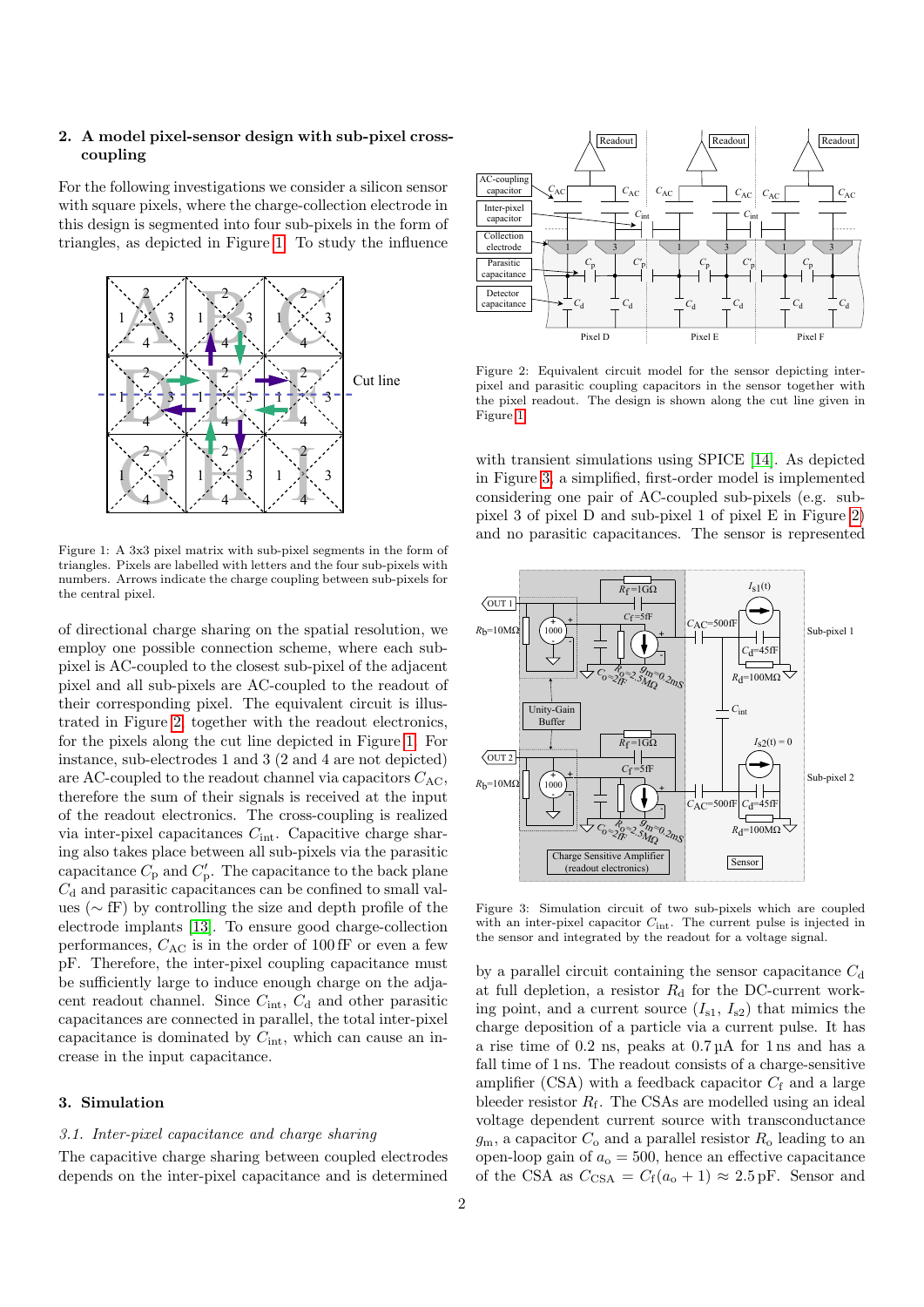readout are AC-coupled using a capacitor  $C_{AC} = 500$  fF, which together with the serial connected  $C_{\text{CSA}}$  delivers a total capacitance as  $C_{\text{CSA+AC}} \approx 417 \,\text{fF}$ . With the effective capacitance of the CSA  $(C_{\rm CSA})$ , the circuit in Figure [3](#page-1-2) can be reduced to a capacitance net. Evaluation of parallel and serial capacitances leads to the following equation describing the charge  $Q_2$  in a sub-pixel for a charge  $Q_0$ deposited in its neighboring AC-coupled sub-pixel:

<span id="page-2-1"></span>
$$
Q_2 = Q_0 \underbrace{\frac{C_{\text{int}}}{C_{\text{CSA}+\text{AC}} + C_{\text{d}} + 2C_{\text{int}}}}_{\text{charge-sharing fraction: } k} \underbrace{\frac{C_{\text{CSA}+\text{AC}}}{C_{\text{CE}} + C_{\text{d}}}}_{\text{CCE}}.
$$
 (1)

The charge-collection efficiency (CCE) represents the portion of the *total deposited charge*  $Q_0$  collected by all readout channels. It increases with the ratio of the effective capacitance of the CSA over the detector capacitance and is approximately  $90\%$  for the given values. When considering the full capacitance network and not only the closest neighbour, the CCE depends also on  $C_{\text{int}}$  and decreases to approximately 75% for  $C_{\text{int}} = 150 \text{ fF}$ . The *charge*sharing fraction  $k = Q_2/(\text{CCE} \cdot Q_0)$  indicates the portion of the collected charge that is shared to the coupled sub-pixel. The coupling capacitance  $C_{\text{int}}$  is varied from 0 fF to 500 fF, while injecting signal  $I_{s1}(t)$  into sub-pixel 1 and keeping  $I_{s2}(t)$  constant. The value of k is determined by the output voltages of the CSAs as  $V_{\text{OUT2}}/(V_{\text{OUT1}} +$  $V_{\text{OUT2}}$ ). As depicted in Figure [4,](#page-2-0) a charge-sharing fraction  $k$  up to approximately 0.35 can be reached, which is consistent with the analytic equation  $(1)$ . Larger k up to 0.5 can be achieved through larger  $C_{\text{int}}$  and/or smaller  $C_{\text{CSA+AC}}$ . The stated coupling capacitor values are reachable in CMOS processes (typically  $2 fF \mu m^{-2}$ ) given the assumed pixel pitch of 50 µm in either dimensions.



<span id="page-2-0"></span>Figure 4: The charge-sharing fraction k as a function of  $C_{\text{int}}$  is obtained for one sub-pixel current injection with a charge-collection efficiency of 90%. The analytical calculation from equation [\(1\)](#page-2-1) is presented for comparison.

#### 3.2. Charge sharing and spatial resolution

To investigate the impact of charge sharing on spatial resolution, a dedicated simulation is created using a silicon

sensor with  $50 \mu m \times 50 \mu m$  pixels, p-type bulk, and  $100 \mu m$ thickness. Such design is consistent with the inner tracker upgrades for the ATLAS and CMS [\[2,](#page-5-1) [15\]](#page-5-14) experiments at the future High-Luminosity Large Hadron Collider. However, no gaps between the readout  $n^+$ -implantations are assumed, corresponding to a fill factor of 100% and parallel electric field lines. The particles are injected one by one at random positions across a  $3 \times 3$  pixel matrix as illustrated in Figure [1.](#page-1-0) For the sake of simplicity, we compare the case with inter-pixel coupling to the case without inter-pixel coupling disregarding the effect of delta-electrons in both cases, as we expect the performance of both types to suffer in a similar way ([\[16\]](#page-5-15) and citations therein). The evolution of the charge cloud for a point-like charge deposition is considered using the continuity equation, following [\[17\]](#page-5-16). Since charge carrier densities from low-energy photons and minimum-ionizing particles are low, it is sufficient to consider diffusion only [\[18\]](#page-5-17). Hence, the evolution of the charge cloud is described by a normal distribution for the chargedensity, whose time dependent width is given as

<span id="page-2-2"></span>
$$
\sigma(t) = \sqrt{2Dt} = \sqrt{\frac{2\,\mu\,k_{\rm B}\,T}{e}}\,,\tag{2}
$$

with temperature  $T$ , electron mobility  $\mu$ , and applying the "Einstein-relation"  $D/\mu = k_B T/e$ . The drift time t for charge carriers deposited at depth z in an over-depleted sensor  $(V > V_{\text{dep}})$  with thickness d is inserted into [\(2\)](#page-2-2), yielding [\[19\]](#page-5-18)

$$
\sigma(z) = d \sqrt{\frac{k_{\rm B}T}{eV_{\rm dep}}} \sqrt{-\ln\left(1 - \frac{2V_{\rm dep}}{d(V + V_{\rm dep})}z\right)} . \quad (3)
$$

To describe the charge sharing from perpendicular tracks of minimum-ionizing particles, we use the projected charge cloud distribution onto the readout surface after drift. We assume that the projected charge cloud distribution from many charge depositions along a line-like charge deposition is also a two-dimensional Gaussian distribution with an effective width in  $x$ - and  $y$ -direction given as

$$
\bar{\sigma} = \frac{1}{d} \int_0^d \sigma(z) dz \approx 1.6 \,\text{\mu m} \,. \tag{4}
$$

The calculated width follows from the parameters chosen in the simulation, assuming room temperature  $(T =$  $300 \text{ K}$ , a bias voltage of  $V = 80 \text{ V}$ , and a bulk resistivity of  $2 \, \mathrm{k} \Omega \, \mathrm{cm}$  with a corresponding full-depletion voltage  $V_{\text{dep}} \approx 50 \,\text{V}$ . To estimate the charge collected per subpixel, the projected charge-cloud distribution after drift is integrated over the sub-pixel area:

$$
Q_{\text{sub-pix.}} = \int_{\text{area}} \text{CCE} \cdot \rho \, dx \, dy \tag{5}
$$

with 
$$
\rho = \frac{Q_0}{2\pi\bar{\sigma}^2} \exp\left[-\frac{(x-\mu)^2 + (y-\nu)^2}{2\bar{\sigma}^2}\right].
$$
 (6)

Here,  $Q_0$  is the total charge deposit at position  $(\mu, \nu)$ , which varies between multiple charge depositions due to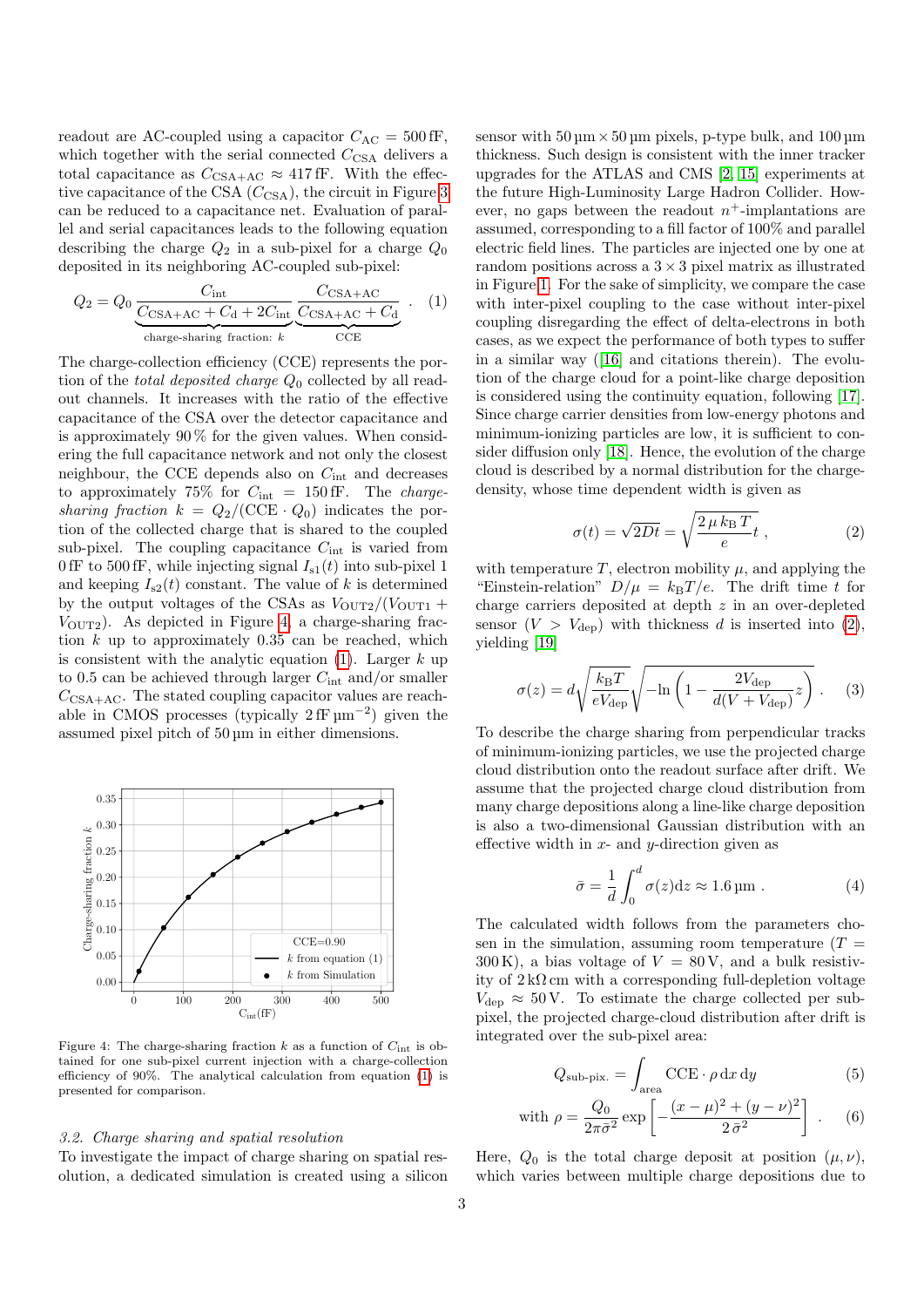energy-loss straggling. The deposited charge is calculated as a random number from a Landau-like energy-distribution of minimum-ionizing particles  $(MIP)$  in a 100 µm silicon layer as extracted from GEANT4 [\[20\]](#page-5-19). The capacitive charge sharing is simulated for each pair of coupled subpixels according to

$$
Q_{\text{tot, sub-pix. 1}} = (1 - k) Q_{\text{sub-pix. 1}} + k Q_{\text{sub-pix. 2}} \tag{7}
$$

and the total charge per pixel is calculated as the sum over the four sub-pixels.

The spatial resolution depends on the charge digitization parameters defined by the readout electronics, as e.g. shown in [\[10\]](#page-5-9), and is therefore also included in simulation. We consider the most probable value of the Landau distribution  $Q_{0,\text{MPV}}$  as a reference for the total charge and assume a Gaussian noise with a standard deviation of  $5\% Q_{0,\text{MPV}}$  for each pixel. The detection thresholds are set to  $10\% Q_{0,\text{MPV}}$  and  $20\% Q_{0,\text{MPV}}$ . Charge above threshold is detected as a hit and undergoes digitization with a charge discretization error of  $10\% Q_{0,\text{MPV}}$ , which represents the minimum resolvable amount of charge. These values are comparable to the performance of existing pixel detectors, e.g., of the ATLAS and CMS experiments [\[21,](#page-5-20) [22\]](#page-5-21).



<span id="page-3-0"></span>Figure 5: Illustration of the hit-reconstruction method through the example of a standard pixel sensor without cross-coupling. The right part shows the layout of effective pixels in one pixel. Effective pixels are shown as the colored areas and each represents a unique charge signature, which is schematically illustrated by the left part in grayscale.

For hit-position reconstruction, we employ a templatebased algorithm, similar to the technique introduced in [\[23\]](#page-5-22). Cluster shapes and charge information of pixel hits are pre-computed as a function of the particle-hit position (referred to as templates or charge signatures) and then used during hit-position reconstruction. Pre-computation is done by simulating one million charge depositions from MIPs across the pixel matrix at random positions and calculating the corresponding charge of the nine pixels (charge signature). The charge signatures encode the hit positions in a certain area and depend on threshold, charge-sharing fraction, charge discretization error, and total charge deposit. From hit positions with the same charge signature an average position is calculated and assigned to the signature for reconstruction. Figure [5](#page-3-0) depicts different areas

within the pixel with the same charge signature (*effective* pixels) that occur due to the finite charge resolution. For the depicted standard sensor pixel, without cross-coupled sub-pixels, most particle hits lead to a cluster size of one and are reconstructed at the center-of-gravity of the corresponding effective pixel (central orange area). Closer to the pixel boundaries, with more disjunct charge signatures, more effective pixels with smaller pitch occur, and the distance between reconstructed hit position and real hit position *(residual)* decreases. With the introduction of cross-coupled sub-pixels, more effective pixels with smaller pitch exist, decreasing the residuals and therefore increasing the spatial resolution. For the comparison between standard and sub-pixel sensor layout, the charge signatures for both designs are pre-computed for a varying total charge to consider energy-loss straggling.

To assess the spatial resolution, one million charge depositions at different positions within a pixel are simulated. The charge signature after digitization is calculated and the position is reconstructed at the center-of-gravity of the corresponding effective pixel. Due to electronic noise the charge signature may not exist, in which case the reconstructed position is set to the pixel center. The RMS in  $x/y$  for all charge depositions N

$$
RMS = \sqrt{\frac{1}{N} \sum_{i}^{N} (x_i - x_{i, \text{rec}})^2}
$$
 (8)

is used to define the spatial resolution.

# 4. Results

The simulation results are presented in Figure [6](#page-4-0) for chargesharing fractions  $k$  up to 0.5 and detection thresholds of  $10\% Q_{0,\text{MPV}}$  and  $20\% Q_{0,\text{MPV}}$  for the simple network at a CCE of 90%. Without cross-coupling  $(k = 0)$ , charge is shared by diffusion. Given the small charge-cloud width in comparison to the pixel pitch, the cluster size is mostly one and a large effective pixel (Figure [7](#page-4-1) a) exists covering almost the total pixel area. Consequently, the spatial resolution is close to the maximal value bound by the pixel pitch p:

RMS = 
$$
\sqrt{\frac{1}{p} \int_{-p/2}^{p/2} x^2 dx}
$$
 =  $\frac{\text{pixel pitch}}{\sqrt{12}} \sim 14.4 \,\text{µm}$ .

Since this central effective pixel for cluster size one is independent of the charge resolution and dominates the RMS calculation, one does not observe large differences in spatial resolution between binary and non-binary readout. The spatial resolution improves with increasing chargesharing fraction (Figure [6\)](#page-4-0). A significant improvement over the standard design  $(k = 0)$  by approximately 30% occurs when the charge-sharing fraction exceeds the detection threshold, e.g. for threshold of  $10\% Q_{0,\text{MPV}}$  at  $k \approx 0.2$ and threshold of  $20\% Q_{0,\text{MPV}}$  at  $k \approx 0.3$ . Here, charge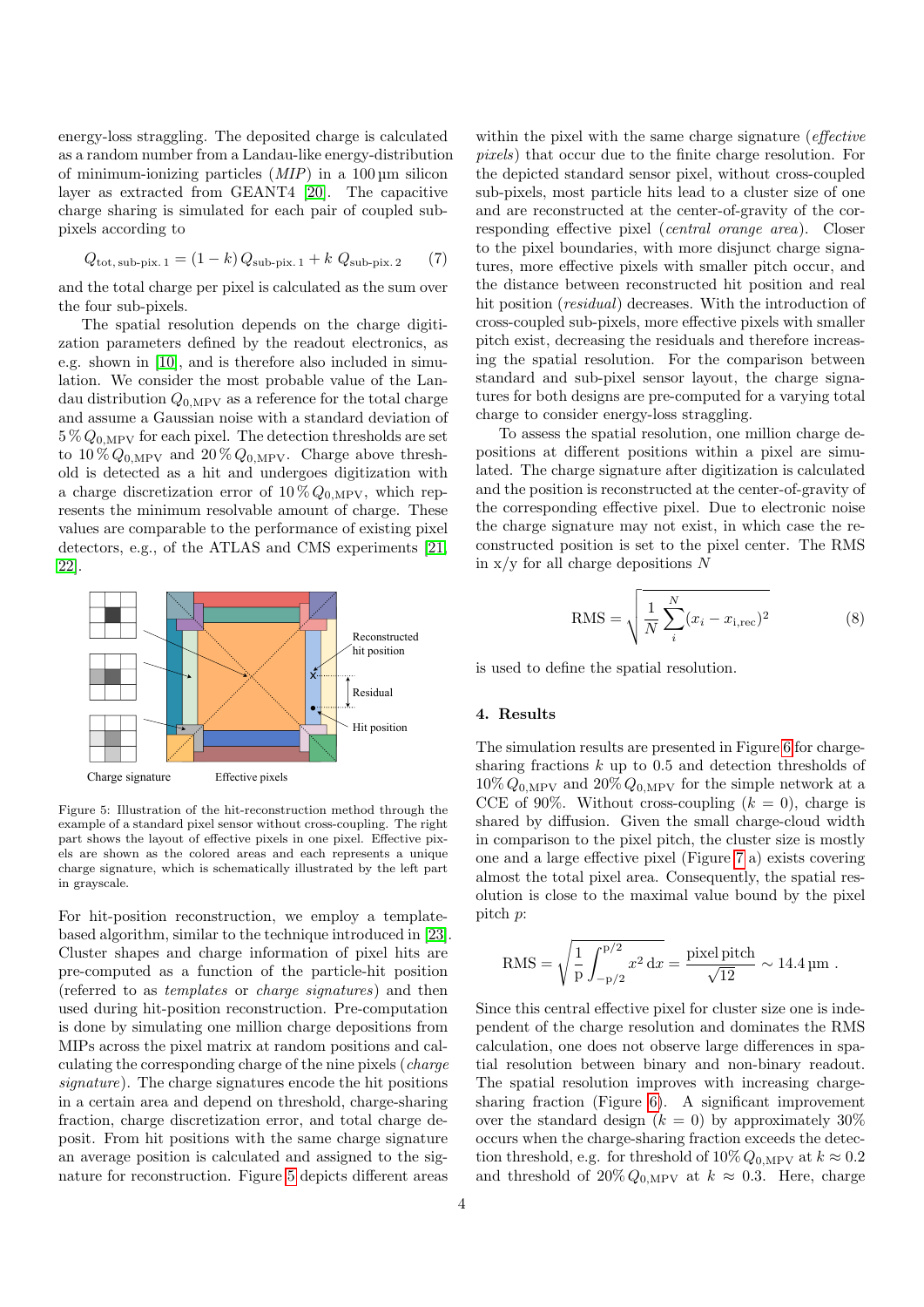

<span id="page-4-0"></span>Figure 6: Normalized spatial resolution in x and y as functions of the charge-sharing fraction k. The results are normalized to  $50/\sqrt{12 \,\mu m}$ . The solid curves presents the cases with a threshold of  $10\% Q_{0,\text{MPV}}$ and  $20\% Q_{0,\text{MPV}}$ . The dashed curve indicates the binary readout case with threshold of  $10\% Q_{0,\text{MPV}}$ . The vertical lines indicate the cases "shared charge = threshold".

signatures with larger cluster sizes encode the position of the cross-coupled sub-pixels leading to a finer division into effective pixels. The dominating four triangular effective pixels, as depicted in Figure [7](#page-4-1) (b), are the result of the sub-pixel electrode geometry. In the limiting case of binary readout these sub-pixels are only encoded in the cluster size which still gives an improvement of approximately 20% at  $k \approx 0.2$ , as shown in Figure [6.](#page-4-0) When k approaches 0.5, the resolution degrades and approaches the resolution given by the binary readout, because the charge signature of the hits in adjacent pixels are the same. The alteration of charge, originating from noise and energy-loss straggling, can lead to the calculation of unknown or wrong charge signatures that in further consequence can lead to a worse position reconstruction. However, by choosing 1 million charge depositions to pre-compute the charge signatures the likelihood of having a signature during reconstruction that was not pre-computed is below 2 %.

# 5. Conclusion

The concept of improving spatial resolution in pixel detectors by introducing directional charge sharing through subpixel cross-coupling is demonstrated using simulations. It offers a possibility to further enhance the spatial resolution while maintaining the pixel pitch and the density of readout electronics. The impact of charge-sharing on the spatial resolution is studied considering a  $50 \mu m \times 50 \mu m$  pixel sensor with  $100 \mu m$  thickness and assuming perpendicular particle tracks. An improvement in spatial resolution of approximately 30% with respect to standard planar pixel sensor-layouts is obtained, independent of the detection threshold. The requirement is a sufficiently large charge-



<span id="page-4-1"></span>Figure 7: Layouts of effective pixels as different colored areas from a fixed total deposited charge for a charge-sharing fraction  $k = 0$  (a) and  $k = 0.25$  (b) with a threshold of  $10\% Q_{0,\text{MPV}}$ . " $\bullet$ " is the simulated particle's incident position, which is identical for both cases. "★" represents the reconstructed position for the corresponding charge-sharing fraction. The residuals in x are illustrated as the distances between the dashed lines.



Figure 8: Residual distributions for a charge-sharing fraction  $k = 0$ and  $k = 0.25$  with a threshold of  $10\% Q_{0.\text{MPV}}$ .

sharing fraction, so that the collected charge in adjacent sub-pixels is above the detection threshold.

A model coupling scheme using AC-coupled, triangular readout electrodes, is used as a possible implementation. Charge-sharing fractions up to 35% are achieved with inter-pixel capacitors below 500 fF, based on a firstorder model. However, such coupling schema comes at the cost of a considerably increased input capacitances that, depending on the CSA design, worsens noise and timing performance or increases power consumption. This has a potentially negative impact on the in-time hit-detection performances. There are alternatives for implementing the directional charge sharing, such as a different crosscoupling mechanism and sub-pixel geometry to be studied. Nevertheless, due to the interdependence of process and design in combination with the readout electronics, such performance figures are difficult to access with simulations, especially after radiation damage, requiring measurements on produced devices.